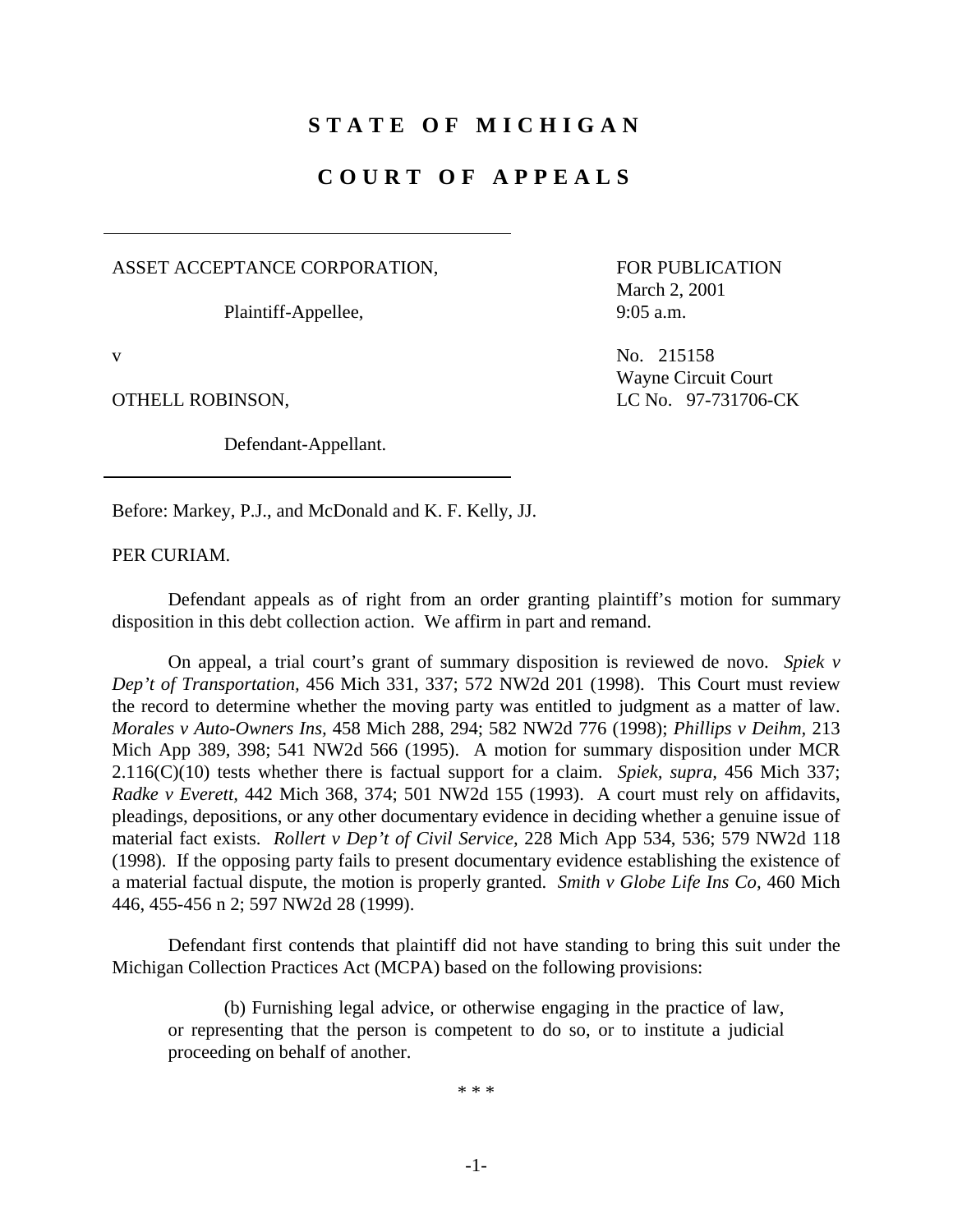(d) Employing or retaining an attorney to collect a claim. A licensee may exercise authority on behalf of a creditor to employ the service of an attorney if the creditor has specifically authorized the collection agency in writing to do so and the licensee's course of conduct is at all times consistent with a true relationship of attorney and client between the attorney and the creditor. After referral to an attorney, the creditor shall be the client of the attorney, and the licensee shall not represent the client in court. The licensee may act as an agent of the creditor in dealing with the attorney only if the creditor has specifically authorized the licensee to do so in writing.

\* \* \*

(f) Soliciting, purchasing, or receiving an assignment of a claim for the sole purpose of instituting an action on the claim in a court. [MCL 339.915a(b), (d) & (f); MSA  $18.425(915a)(b)$ , (d) & (f).]

Defendant maintains that plaintiff is a collection agency under the Act and has thus violated the above provisions. Plaintiff, on the other hand, contends that it is not a collection agency and purchased the debt in question outright and is not acting on behalf of a creditor.

A collection agency is defined as:

[a] person directly or indirectly engaged in soliciting a claim for collection or collecting or attempting to collect a claim owed or due or asserted to be owed or due another, or repossessing or attempting to repossess a thing of value owed or due or asserted to be owed or due another arising out of an expressed or implied agreement. . . . [MCL 339.901(b); MSA 18.425(901)(b).]

In the instant case, defendant purchased the vehicle from Repo Depo West, Inc. Repo Depo West, Inc. immediately sold defendant's account to Guardian National Acceptance Corporation. On June 27, 1997, plaintiff purchased defendant's account from GNA. The purchase agreement states that GNA conveyed all of its interests in the accounts to plaintiff for value.

This Court holds that plaintiff is not a collection agency as defined by the Act. The purchase agreement states that GNA conveyed all of its interest in defendant's account for valuable consideration. Moreover, the provisions of the Act clearly attempt to protect the debtor and the creditor from the potentially improper acts of a third-party collection agency.<sup>1</sup> Here, plaintiff is not acting for the benefit of GNA, or any other party, in its suit to collect on the debt. Therefore, plaintiff has standing to sue defendant on the outstanding debt.

 $<sup>1</sup>$  The article provides that a person shall not operate a collection agency without first obtaining a</sup> license, MCL 339.904; MSA 18.425(904), and maintaining a separate trust account, MCL 339.909; MSA 18.425(909). The article also provides that the collection agency must maintain records or books of accounts outlining each client and the debtors' accounts for which the agency is attempting to collect. MCL 339.910; MSA 18.425(910).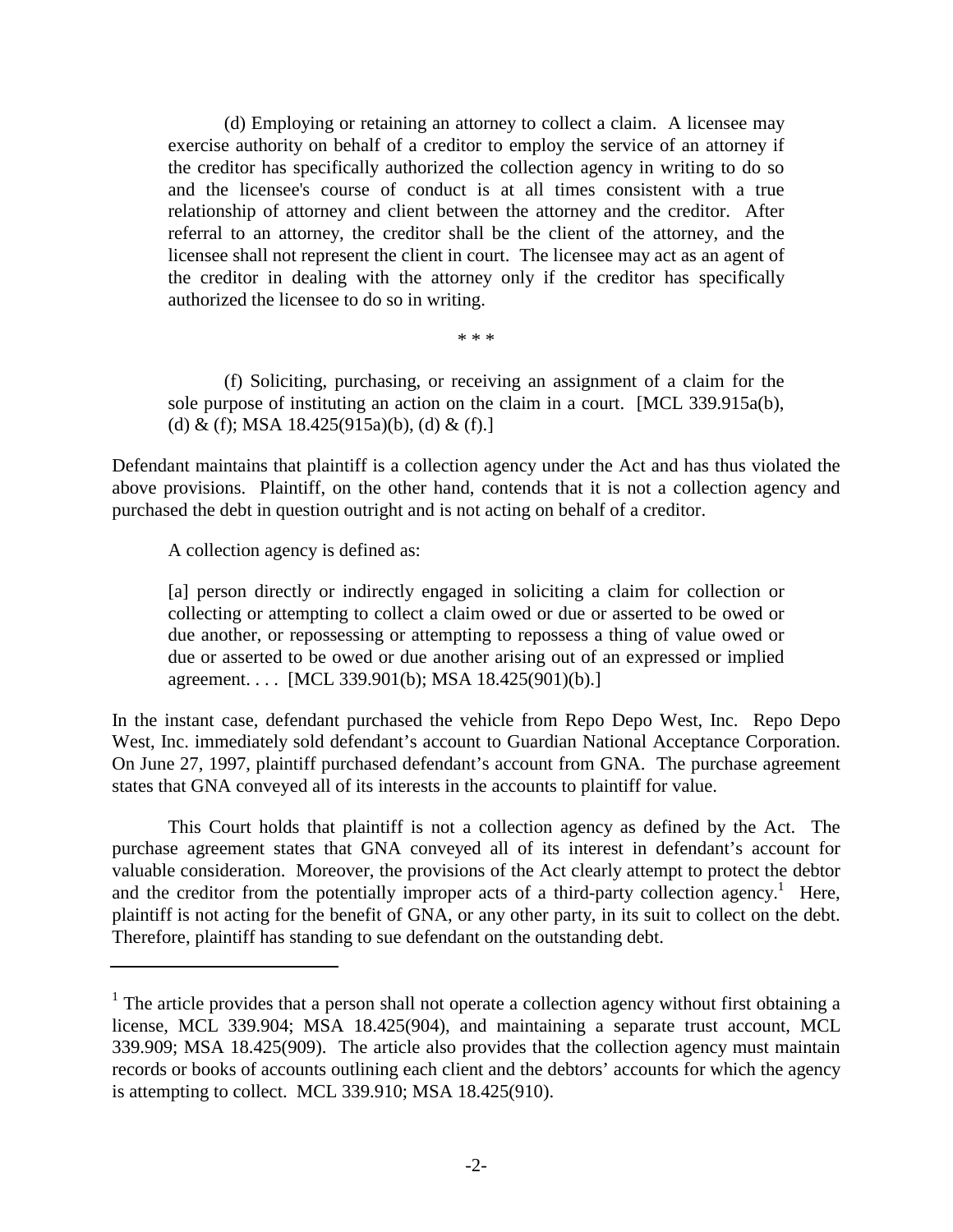Defendant next contends that despite plaintiff's stance that it is not a collection agency under Michigan law, its actions are clearly prohibited by the MCPA, MCL 339.901 *et seq.*; MSA 18.425(901) *et seq*. Specifically, as stated above, MCL 339.915a(f); MSA 18.425(915a)(f) provides that a licensee under the Act is prohibited from "soliciting, purchasing, or receiving an assignment of a claim for the sole purpose of instituting an action on the claim in a court." Defendant argues that because plaintiff purchased a delinquent account from GNA, and filed suit on the account, it must be subject to the Act. In support of this contention, defendant refers to the definition of creditor under the Act. Creditor is defined as:

[a] person who offers or extends credit creating a debt or a person to whom a debt is owed or due or asserted to be owed or due. *Creditor or principal shall not include a person who receives an assignment or transfer of a debt solely for the purpose of facilitating collection of the debt for the assignor or transferor*. In those instances, the assignor or transferor of the debt shall continue to be considered the creditor or the principal for purposes of this article. [MCL 339.901(e); MSA 18.425(901)(e) (emphasis supplied).]

Thus, defendant argues that "an entity that receives a debt in default for the purpose of collecting the debt is not a creditor and is therefore a debt collector/collection agency subject to the act." However, this Court holds that, although plaintiff received an assignment or transfer of a debt, there is no evidence that plaintiff was "facilitating collection of the debt for the assignor or transferor" (GNA). MCL 339.901(e); MSA 18.425(901)(e). As noted, plaintiff purchased all interest in the account from GNA and cannot be acting on GNA's behalf in collecting the debt.

Defendant also argues that, under the Fair Debt Collection Practices Act, 15 USC 1692 *et seq.* (FDCPA), plaintiff is a debt collector and is prohibited from suing on accounts it purchased after the debt was in default. Plaintiff concedes that it is a debt collector under the FDCPA. Defendant relies on the following provisions to support his argument:

The term "creditor" means any person who offers or extends credit creating a debt or to whom a debt is owed, but such term does not include any person to the extent that he receives an assignment or transfer of a debt in default solely for the purpose of facilitating collection of such debt for another. [15 USC 1692a(4).]

\* \* \*

The term "debt collector" means any person who uses any instrumentality of interstate commerce or the mails in any business the principal purpose of which is the collection of any debts, or who regularly collects or attempts to collect, directly or indirectly, debts owed or due or asserted to be owed or due another. [15 USC 1692a(6).]

As noted, GNA sold all of its rights and interests in defendant's debt and thus plaintiff cannot collect the debt on behalf of GNA. In *Kimber v Federal Financial Corp,* 668 F Supp 1480 (MD Ala, 1987), the United States District Court addressed the issue of whether an entity that purchases a debt in default is a debt collector or a creditor under the Act. The court held, under analogous facts, that despite the defendant's argument that it was not collecting the debt for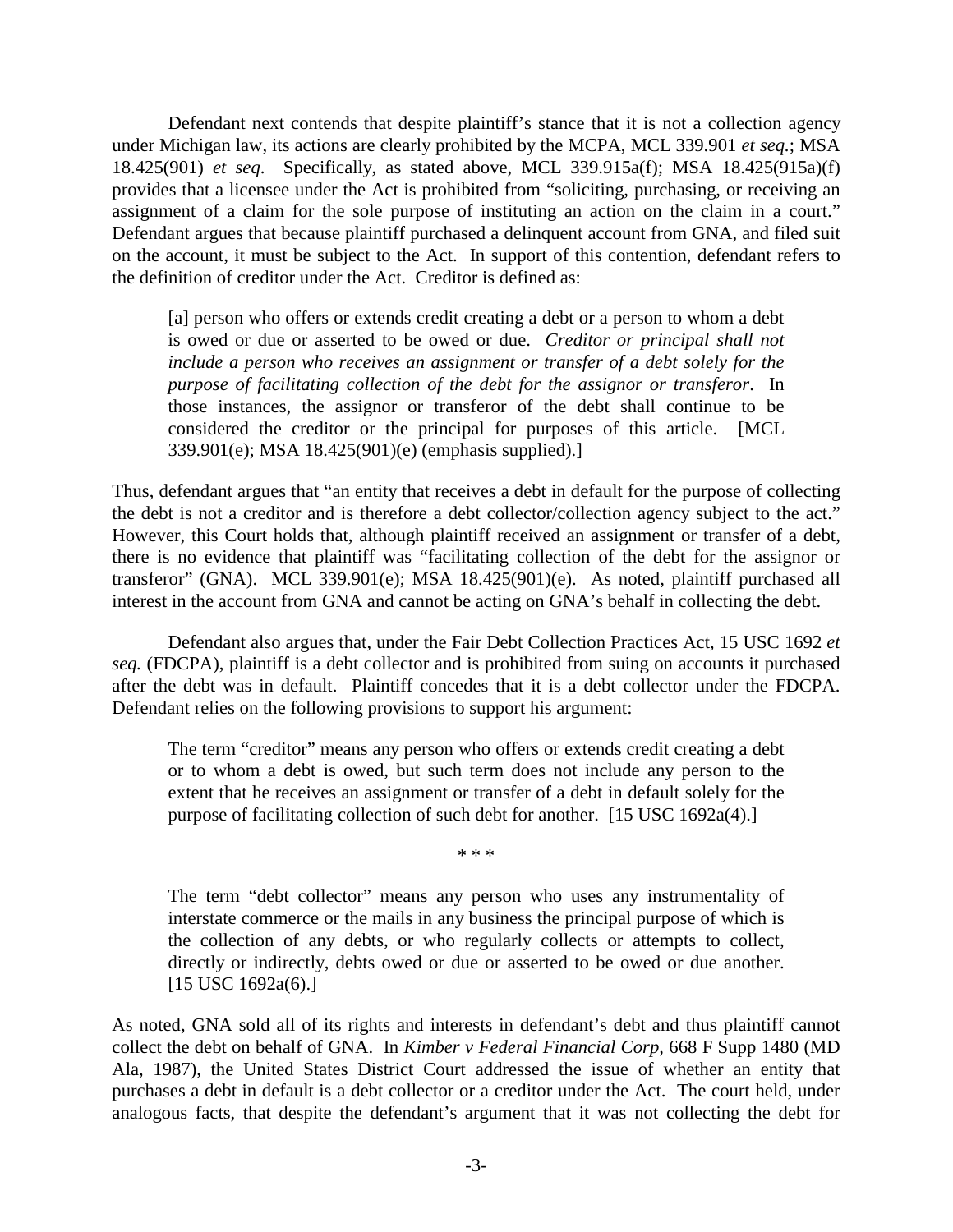another, "Congress merely intended that the debts should have *originally* belonged to another and that the creditor was therefore in effect a third-party or independent creditor." *Kimber, supra,* 668 F Supp 1485 (emphasis in original). The court held that:

even though FCC collects debts for itself, it is still a debt collector within the meaning of  $\S$  § 1692a(4) and 1692a(6) of the Act, because the corporation regularly collects debts and debt collection is the principal purpose, and because the debts the corporation collects were already in default when they were assigned to the corporation and thus the corporation falls within the assignee exception to the definition of creditor. [*Kimber, supra,* 668 F Supp 1485.]

The *Kimber* court went on to hold that as the defendant was subject to the Act as a debt collector, it had violated several of the protective provisions under the Act. *Kimber, supra,* 668 F Supp 1488-1489.

In the instant case, plaintiff concedes, and we agree, that it is a debt collector under the Act. However, defendant does not allege how, if at all, plaintiff has violated any of the protective provisions of the Act. 15 USC 1692i provides:

(a) Venue

Any debt collector who brings any legal action on a debt against any consumer shall—

(1) in the case of an action to enforce an interest in real property securing the consumer's obligation, bring such action only in a judicial district or similar legal entity in which such real property is located; or

(2) in the case of an action not described in paragraph (1), bring such action only in the judicial district or similar legal entity—

(A) in which such consumer signed the contract sued upon; or

(B) in which such consumer resides at the commencement of the

action.

(b) Authorization of Actions

Nothing in this subchapter shall be construed to authorize the bringing of legal actions by debt collectors.

Although not the model of legislative clarity, this Court holds that the statute allows the filing of suit on an outstanding debt. In fact, the *Kimber* court never held that the defendant's act of bringing suit itself violated any provisions of the Act. Accordingly, we hold that the trial court did not err in determining that plaintiff could sue on the debt.

Defendant argues that under the Michigan Supreme Court's holding in *Bay Co Bar Ass'n v Finance System, Inc,* 345 Mich 434; 76 NW2d 23 (1956), plaintiff's filing of suit constituted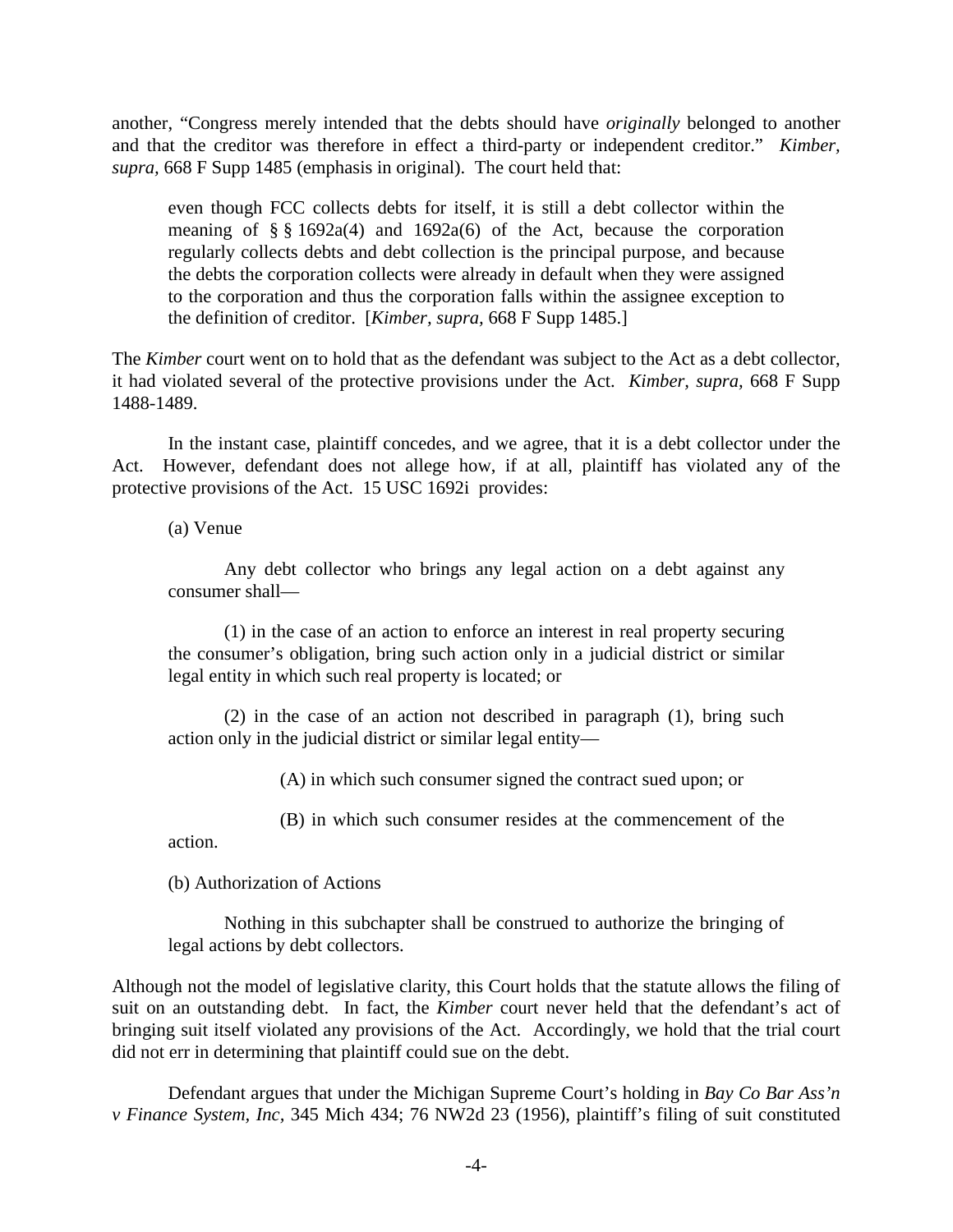the unauthorized practice of law. In *Bay Co,* the defendant was engaged in the collection of debts as its business. The creditors would assign the defendant an interest in the debt for the purposes of collection only. Accordingly, the original creditors retained substantial interest in the debt. *Id.,* 436-437. The Court held that:

[w]e cannot escape the conclusion that engaging in the business of representing the interests of assignors and controlling the proceedings to be taken in suits on assigned claims in which assignors retain an interest, as done by defendants, is engaging in the practice of law. When this is done by one not licensed as an attorney it constitutes the unauthorized practice of law whether done by him in person or through his agent, regardless of whether the latter be a layman or a licensed attorney. [*Id.,* 447 (citations omitted).]

In *Bay Co,* the Court emphasized that the assignor retained an interest in the debt and was to receive a share of the proceeds. Thus, the defendant was merely managing the lawsuit on behalf of the original creditor. Here, defendant hired an attorney to represent its exclusive interest in collecting on the debt. Defendant argues that plaintiff's office staff controlled the litigation. Defendant did not, however, offer any evidence that an employee of plaintiff did anything other than the routine tasks of a legal support staff or that legal documents were not signed by an attorney. This Court holds that plaintiff's actions did not constitute the unauthorized practice of law.

Defendant next contends that the trial court erred in making the factual determination that defendant received notice of the impending sale and by noting that, even if there was a genuine issue of material fact with respect to the notice issue, defendant failed to produce evidence that the sale of the vehicle was commercially unreasonable. MCL 440.9504(3); MSA 19.9504(3) outlines the notice required to be given to the debtor and states that the sale of the collateral must be commercially reasonable. It provides:

Disposition of the collateral may be by public or private proceedings and may be made by way of 1 or more contracts. Sale or other disposition may be as a unit or in parcels and at any time and place and on any terms but every aspect of the disposition including the method, manner, time, place, and terms must be commercially reasonable. Unless collateral is perishable or threatens to decline speedily in value or is of a type customarily sold on a recognized market, reasonable notification of the time and place of any public sale or reasonable notification of the time after which any private sale or other intended disposition is to be made shall be sent by the secured party to the debtor, if he has not signed after default a statement renouncing or modifying his right to notification of sale. In the case of consumer goods no other notification need be sent. In other cases notification shall be sent to any other secured party from whom the secured party has received (before sending his notification to the debtor or before the debtor's renunciation of his rights) written notice of a claim of an interest in the collateral. The secured party may buy at any public sale and if the collateral is of a type customarily sold in a recognized market or is of a type which is the subject of widely distributed standard price quotations he may buy at private sale.